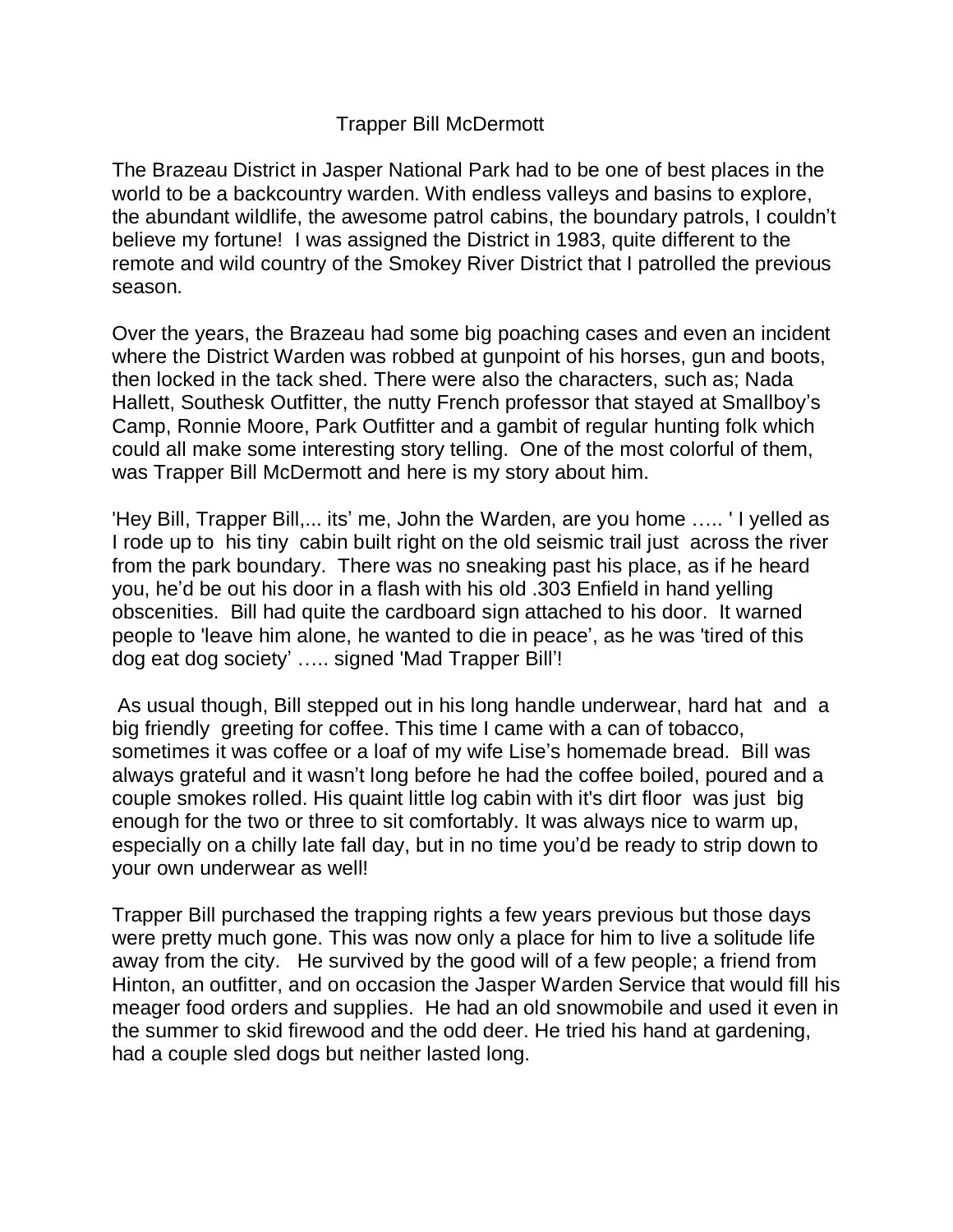I didn't get to know a lot about Trapper Bill's life, as usual, he just wanted to chat about the news of the day. I did know Bill was born and raised on a trapline in the wilderness of the Nahanni. He raised a family in Entwistle, Alberta where his life changed for ever when his wife was killed by a drunk driver while she was walking down the highway. Bill also told me about the horrible headaches that he got and how it would drive him mad. He said it was from the metal plate in his skull to repair a shrapnel wound he got while serving in the Korean War.

This did not stop Trapper Bill from having a memory like an elephant. I remember how he kept little notes on anything he could find to write on, such as the back of rolling papers or paper matches, all kept in one of those large pickled-egg jars for safe keeping. He would amaze me by telling me the exact date and time of my last visit, or other visitor , then poke around his jar, pull out one of the many pieces of paper to show me!

Just about every winter, Bill would understandably, get a little 'bushed'' and make a call for help using the radio at Issac Creek Warden Cabin. One time, during the dead of winter of 1983, a ham operator from Norman Wells picked up his distress call; Bill said he froze his feet, cut himself and was bleeding bad. RCMP from Hinton initially responded and as the helicopter approached Bill ran off into the bush. The RCMP only went a short distance and gave up, concerned the Mad Trapper might shoot at them. The Edmonton Journal and radio stations picked up the story, really embellishing it. Warden Al Stendie, who was interviewed was not impressed, and was concerned about Bill hearing it. Needless to say the Warden Service flew in with a care package and looked after the situation.

Since this was often a regular winter occurrence, the Parks Service would rightfully contact the Provincial authorities to deal with Bills' calls for help. Bill was finally given a cabin key so he wouldn't damage the door anymore!

Another time I remember well, is when Social Services from Rocky Mountain House flew in on a very cold clear January day in 1987. When Bill found out the social worker was Lise's brother Chris Hanson, they connected immediately. Chris remembers Bill saying '"my dear, sweet Lise, and all her wonderful pies and bread…". Bill got his care package and a good visit. He never wanted or asked to be taken out.

Another year or two later, Bill was finally moved out of his Brazeau home by some concerned friends. I never did find out where he ended up or what happened to him. We just hope he found a place where he was content and at peace with himself.

John Niddrie Invermere, BC. February 2019